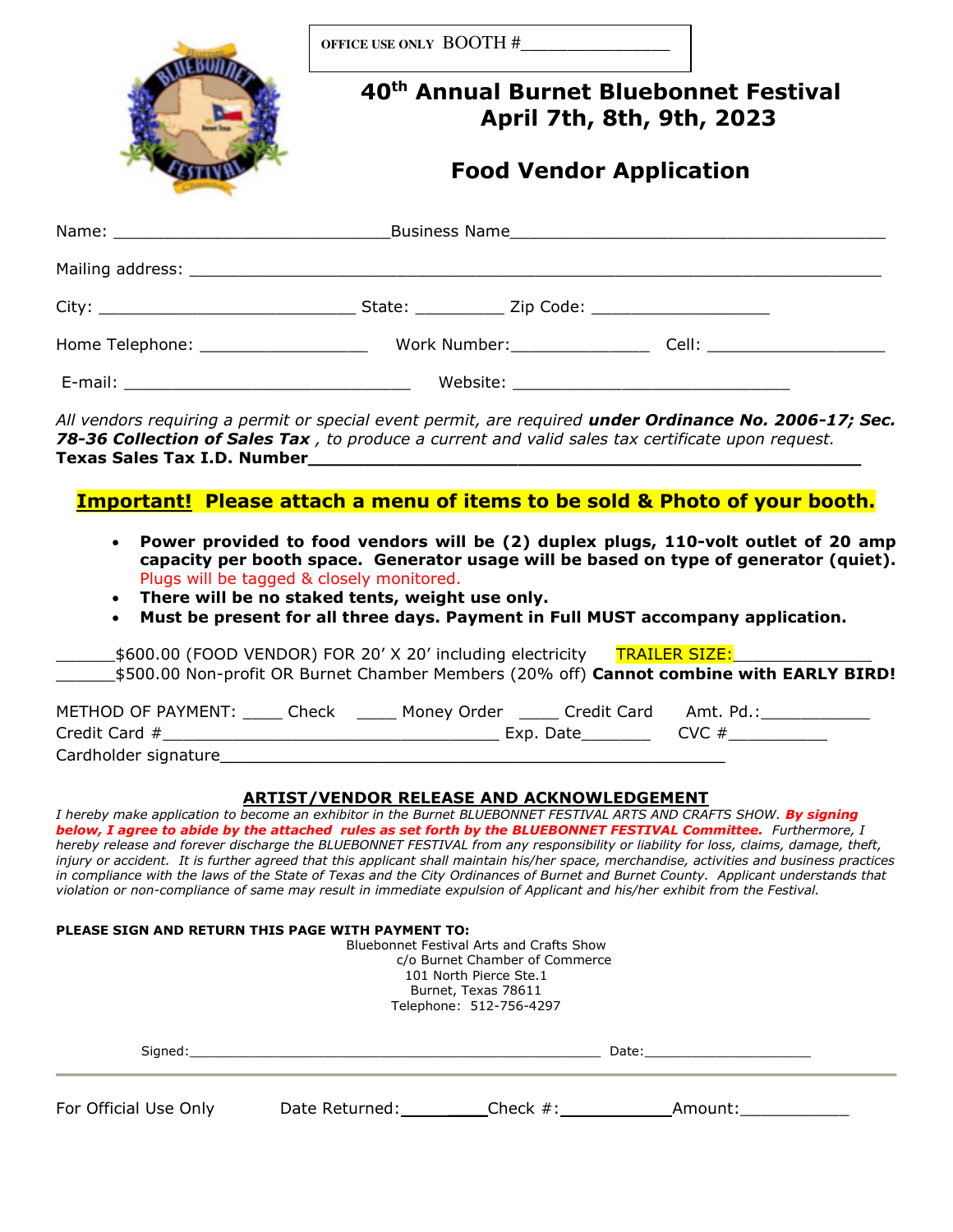

**The 40th Annual Burnet Bluebonnet Festival April 7 th , 8 th , 9 th , 2023** 

# **FOOD Vendor Guidelines**

This is a list of general information and guidelines for all Booth Vendors for the 39<sup>th</sup> Annual Burnet Bluebonnet Festival. **YOU MUST HAVE SIGNED CONTRACT, RELEASE FORM, INVENTORY LIST AND BOOTH FEES RETURNED BY February 1, 2023**. **If the contract, photo of booth layout and payment has not been returned by this date, your particular product(s), etc., will be given to the next vendor on our mailing list. The festival reserves the right to limit the number of vendors selling particular products and or food items. Vendors with similar items will be limited to ensure variety and undue competition.**

## **Booth Fees:** Payable to the **Burnet Chamber of Commerce** in the form of a check, credit card, cashier's check, money order or cash. \*\*Please **do not** send cash through the mail.

- **Food Booths**: All Food vendors must have a current Texas Department of Health Permit. Apply at the Texas Department of Health or on the internet at: <http://www.dshs.state.tx.us/fdlicense/>
- **Booth size and fees:** 20' (Serve / Customer Frontage) Wide x 20' Deep \$600.00

\**Please note: If your booth area is larger than our standard size, you must rent an additional space. Your booth must fit inside the area you have paid for. NO EXCEPTIONS! Your Tent Poles, Stakes, Trailer Hitches or Tongues, Etc. must fit completely within the booth size you have paid for. This includes trailer side windows.* 

**Check-in / Load-in dates & times:** Will be provided in the confirmation letter upon vendor acceptance after February  $1<sup>st</sup>$  application deadline. Assigned Check-in/Load-in/Tear-down times MUST BE STRICTLY ADHERED TO.

\* **Previous booth locations are not guaranteed!**

**Festival Location: Downtown Burnet --** 5 block area covering the downtown square and Jackson Street to the Burnet Community Center.

**Festival Hours:** The Section of Friday – April 7th 3:00 pm to 8:00 pm

Saturday – April 8th 9:00 am to 6:00 pm Sunday – April 9th  $11:00$  am to 4:00 pm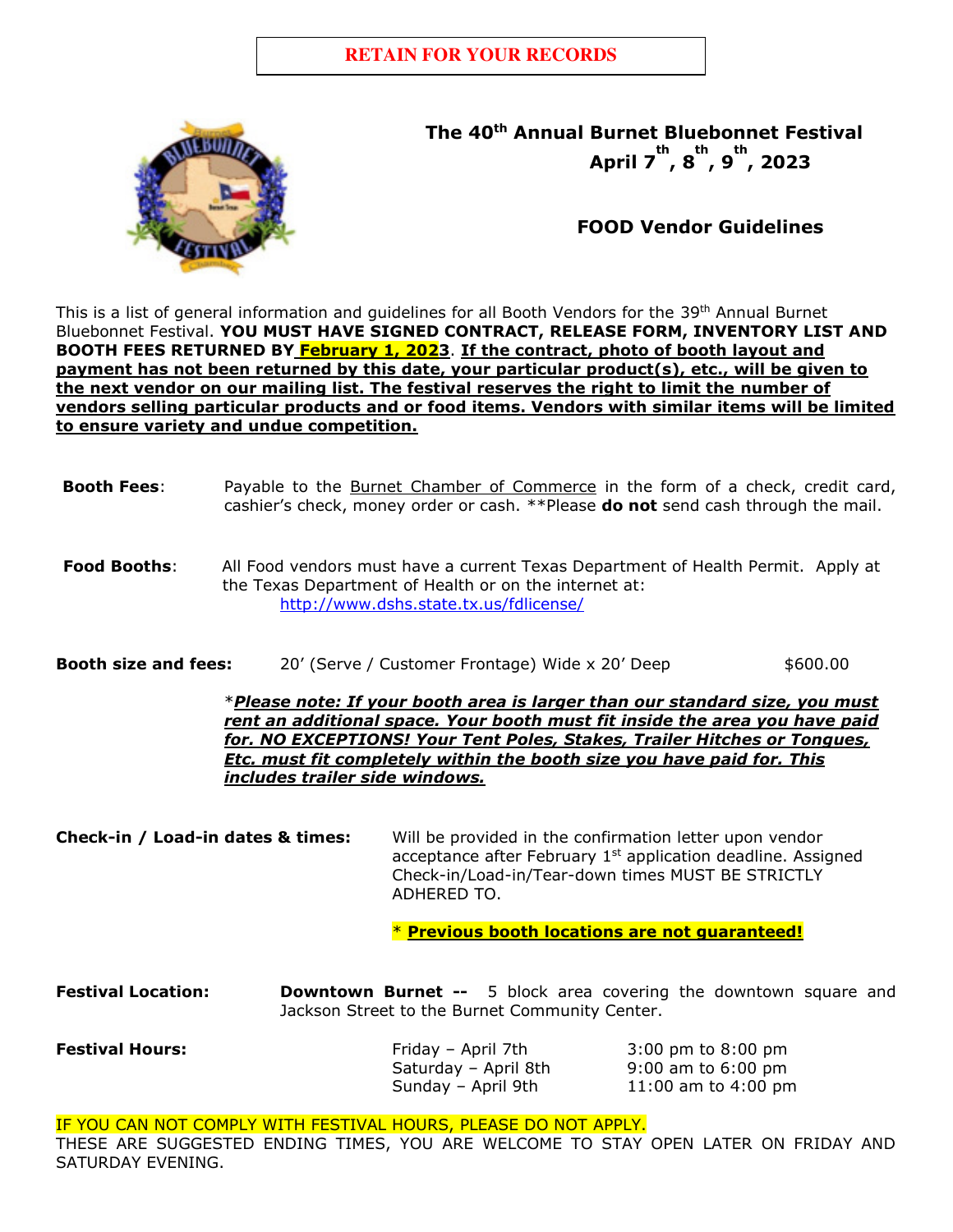**Booth Services: 1**. **Power provided will be (2) duplex plugs, 110-volt outlet of 20 amp capacity per booth space.** *\*Please note: If your electrical requirements exceed the above, you must use propane. External generators will be allowed ONLY upon approval from the BBF Committee. You must receive approval before your booth application will be accepted. Propane is encouraged, if you are compatible.* Plugs will be tagged & closely monitored.

- 2. There is no parking inside the festival grounds for trailers. **NO EXCEPTIONS!**
- 3. Security will be provided by the festival from 9:00 a.m. Friday, April 7, through 5:00 p.m. on Sunday, April 9. However, the festival is not responsible for your booth or its contents.
- 4. Solicitation on the festival grounds will only be allowed for valid vendors. Outside solicitation will not be allowed and will result in removal from the Festival Grounds. All sales must take place within your vendor booth space. NO ROAMING VENDORS!
- 5. **No water hook-ups available**. Make arrangements to bring your own potable water.

### 6. **YOU MAY NOT TAKE YOUR VEHICLE TO YOUR BOOTH DURING THE FESTIVAL…even to replenish stock! Cart in only! No exceptions!**

### **Booth Requirements:** 1. Food Booths must comply with current quidelines for food handling and have a current Food Safety Certificate. (See attached Guidelines for Food Handling at Temporary Events.)

2. Signage -- Stenciled or professionally crafted

### 3. **Must COMPLETELY fit inside your booth area**

4. Each booth is individually responsible for sales tax requirements.

5. Please dispose of your own trash (including oil/grease) in the dumpsters which are located behind/off festival site. **DO NOT** use the trash barrels or portable toilets which are provided for festival patrons.

# **Important Information:**

- 1. Though the festival will limit the number of vendors selling particular products or food items, the carnival will be allowed to sell the following items in the carnival area: Hot dogs, corn dogs, hamburgers, sausage on a stick, funnel cakes, shaved ice, and carbonated beverages.
- 2. Any item that is for personal use must be out of sight of customers!!
- 3. Booth clean-up is the sole responsibility of the vendor. **Each vendor must properly dispose of their trash in the DUMPSTERS located on the perimeter of the festival grounds on a daily basis. Trash barrels located throughout the park grounds are for festival patrons and are not for vendor trash. Festival clean-up crews are not responsible for disposing of vendor trash or oil.** If it is determined that you used any undesignated trash cans and / or left any litter